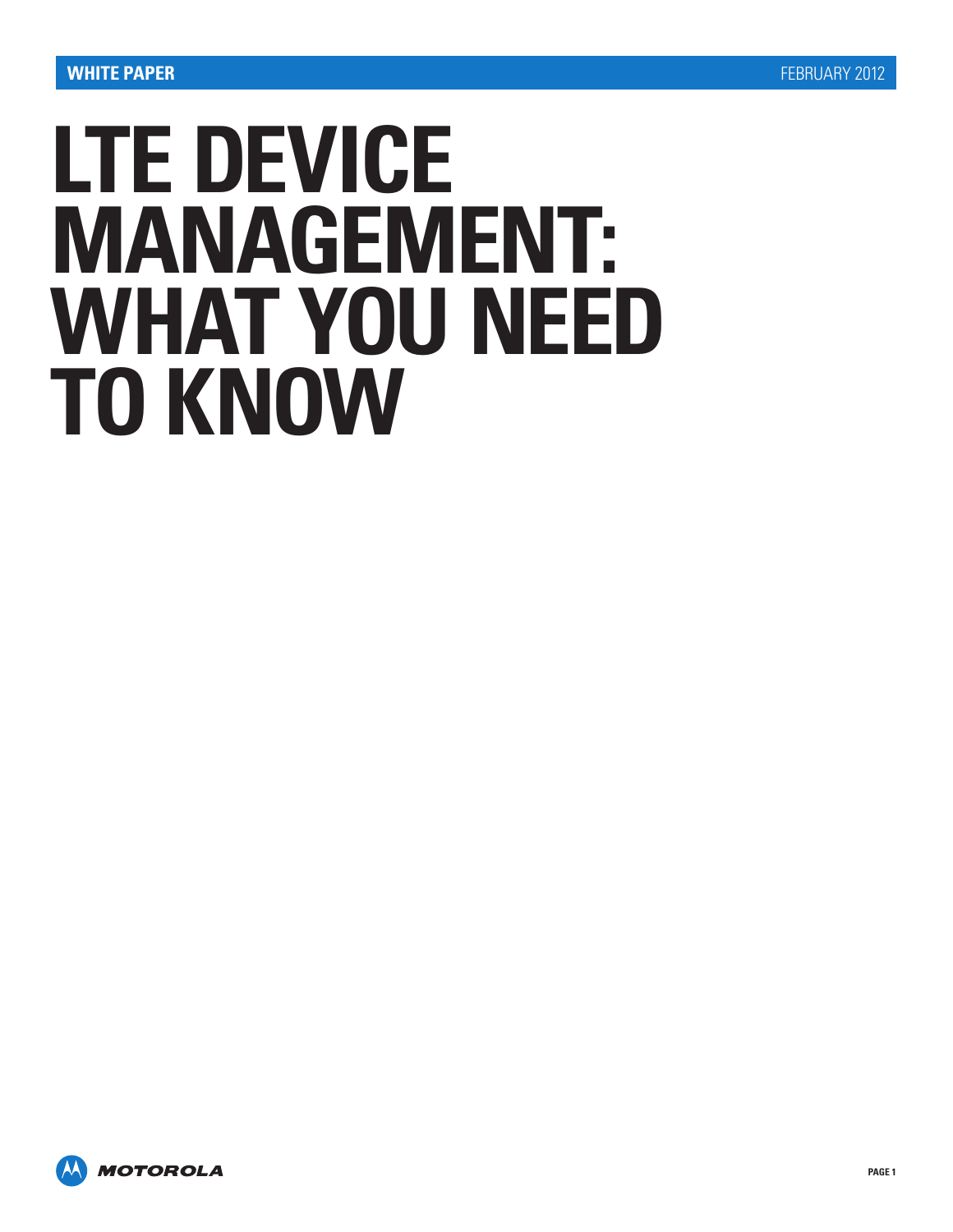### **WHITE PAPER** LTE DEVICE MANAGEMENT: WHAT YOU NEED TO KNOW

As state, local and federal public safety agencies prepare for the transition to powerful new LTE mobile devices, there can be more questions than answers. There's no question about the importance of these devices. In a public safety environment, the benefits of highspeed broadband communications are entirely delivered through the innovative mobile devices and applications that are used in both everyday and life-and-death situations.



The questions come as you plan and design your LTE system – whether at the local, regional, state, federal or national level. As part of your role as CIO; now you're a network provider as well. It's essential that you recognize from the outset that you're going to be deploying – and managing – a large number of mobile devices and applications. The question is how will you most effectively accomplish this?

# **TOP-OF-MIND CHALLENGES**

The importance of mobile devices – from smartphones to handheld computers to laptops to tablets – raises a number of questions CIOs are asking themselves today. Who should have a device? What kinds of devices should they have? What are the features they'll need? What kinds of applications should be on their devices? How will you make sure applications will work consistently across different devices?

These are critical questions for sure, but one question that's as crucial as any is also one that is likely to be overlooked. How will you manage your portfolio of hundreds, even thousands of devices? How will you track and update and repair and deliver the right units in the right working order to the right people at the right time?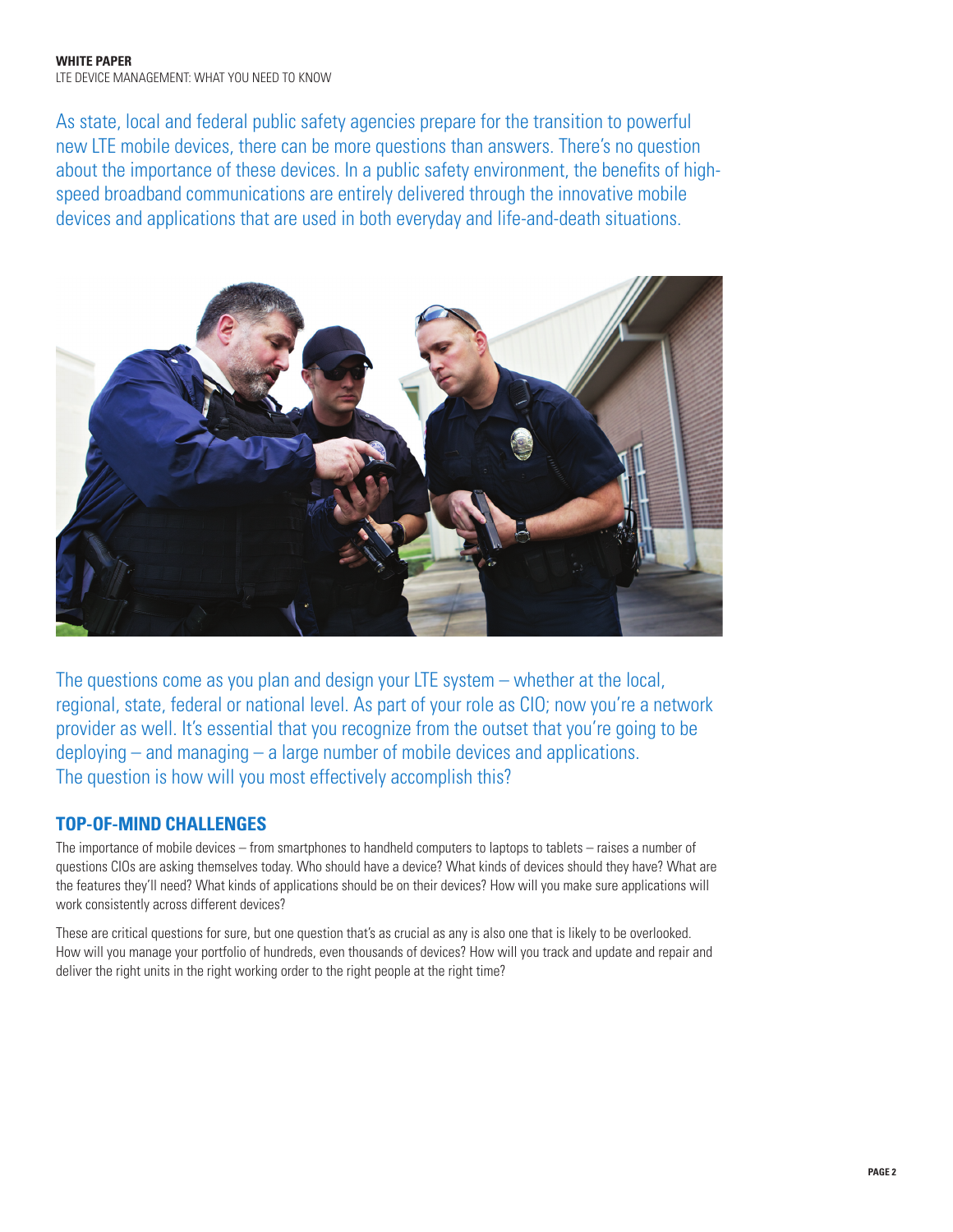LTE DEVICE MANAGEMENT: WHAT YOU NEED TO KNOW

## **DEVICE MANAGEMENT ALTERNATIVES**

As the public safety industry relies more and more on LTE systems, state, local and federal agencies of all sizes are recognizing the importance of managing mobile devices and applications. Due to the complexity of the LTE network environment, and the rapid pace of change in mobile technologies, devices and applications, this is no simple endeavor. Some agencies will be confident that they have the resources and the expertise to manage and track their device portfolio internally. Others are looking to third-party solutions to both streamline management of devices and software and to reduce management and operational costs.

# **A LIFECYCLE APPROACH**

Whether you choose to manage your LTE devices internally or decide to engage third-party services, you should consider taking a lifecycle approach to device management. This approach helps ensure that devices and applications deliver maximum performance – and ROI – throughout their useful lifecycles from deployment to replacement. As your organization explores your mobility management options, whether you choose to go it alone or decide to work with a services provider partner, there are a number of vital questions to ask.

### **HOW WILL YOU MANAGE AND CONTROL YOUR NEW FLEET OF IP-ENABLED DEVICES?**

While many organizations are familiar with management of land mobile radio (LMR) and cellular devices, deploying LTE for public safety use presents larger and more complex management challenges. You'll need to manage and control an expanding fleet of devices, including smartphones, laptops, ruggedized handheld computers and new devices like tablets. Start by developing a mobility strategy that lets you track, monitor and maintain a wide variety of devices, technologies and applications from multiple vendors. Due to the fast pace of innovation, your strategy must also allow you to leverage the innovative new technologies and devices that are on the horizon.

## **HOW WILL YOU ENABLE INNOVATIVE NEW APPLICATIONS?**

Applications – from streaming video to automated license plate recognition to e-ticketing to biometrics and many more – are key to first responder effectiveness, efficiency and safety. You need an application management strategy that includes a migration path for current applications to LTE devices; and that ensures that applications meet performance goals, are up-to-date with the latest OS patches, software updates and security enhancements, and work consistently across multiple devices. You need a testing methodology to make certain your applications and devices are ready for deployment in mission critical environments. And you need a plan that helps you ensure device security, interoperability and information assurance.

### **HOW WILL YOU PROVIDE SUPPORT FOR YOUR MOBILE DEVICES?**

While executing your mission, ensuring that your mobile devices meet your performance and reliability goals is essential. This makes it necessary to provide a strong support strategy based on expertise in hardware and software repair and replacement, upgrades and patches and technical and application support such as 24/7/365 help desk and first echelon services. You should consider having a hardware maintenance plan (HMP), software maintenance plan (SMP) or both. To keep devices working at peak performance levels, you should also plan for full reporting and analysis functionality.

### **HOW WILL YOU KEEP MOBILE DEVICES AND DATA SECURE?**

As you plan your overall system mobile security strategy, you need to ensure security for devices themselves and the data they store for evidentiary purposes and transfer to long-term storage. This means you must be able to control access to the devices – and the information they hold – by means of secure passwords and other access control strategies and by choosing the optimum level of encryption to protect your data. You also need a plan for addressing devices that are lost or stolen, including remote deactivation and wiping of data.